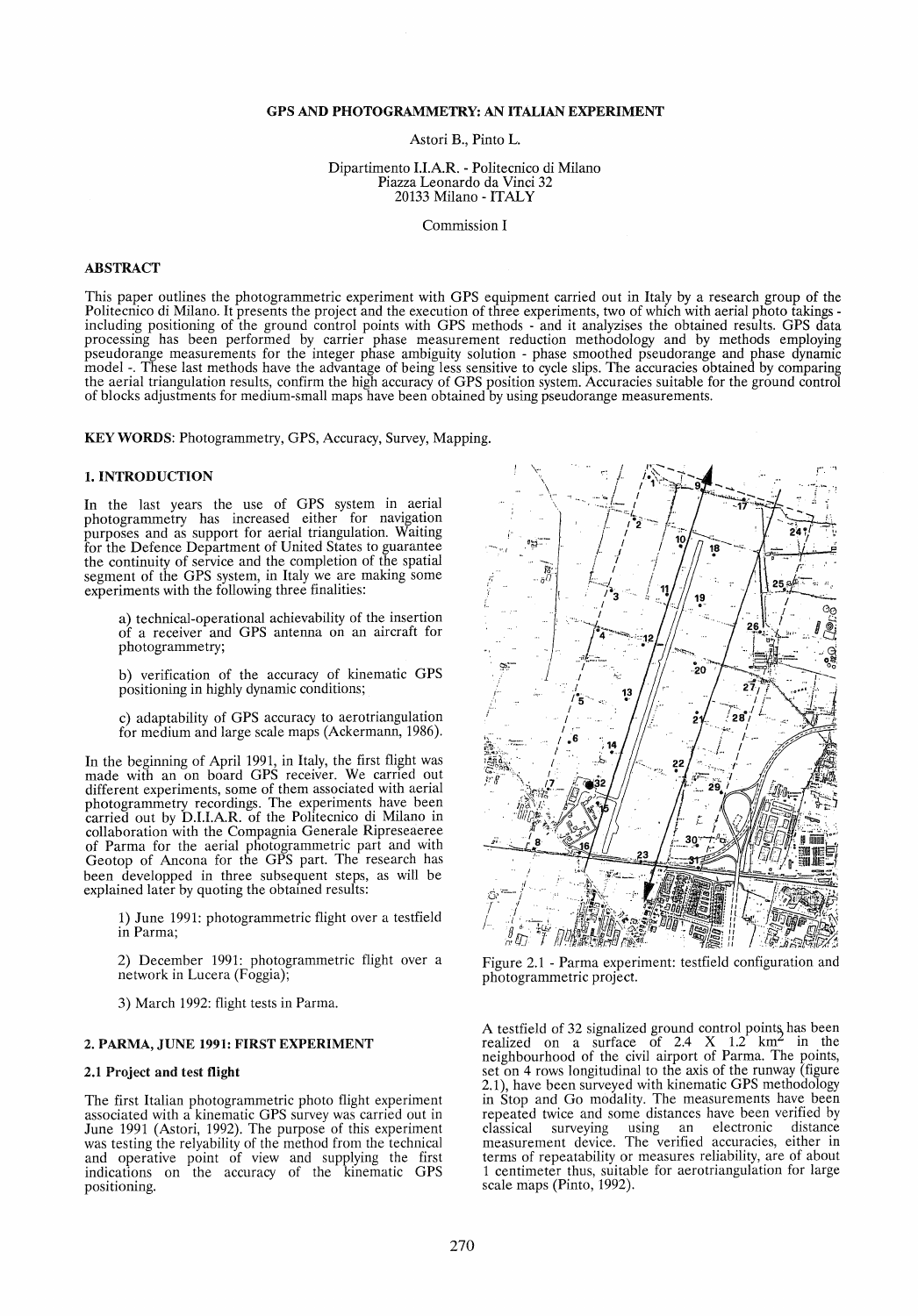The photogrammetric project (figure 2.1) forsaw a flying height above ground of 500 m by using a wide angle height above ground of 500 m by using a wide angle camera with a focal length of 150 mm; the resulting image scale equals 1:3300. The covering of the testfield is completed in two parallel flight strips with a 60% side overlap. The forward overlap was fixed in 80%. The photogrammetric equipment consisted in a WILD RC 20 photogrammetric camera provided with a FMC magazine; the aircraft was an Aermacchi AL 60 with a cruising speed of 180 km per hour.

Two Ashtech M-XII GPS receivers capable of performing both C/A code pseudorange and L1 carrier phase measurements were used; the first fixed on the origin of the local reference of the testfield on the point 32 (figure 2.1), the second on the aircraft, provided with a kinematic antenna and linked to the photogrammetric camera. The link between GPS antenna and photogrammetric camera was planned and carried out in two ways (figure 2.2).

a) Geometric link. We directly measured - with plumb-line and level - the offset between the GPS antenna mechanic center - considering the offset between antenna phase center and antenna mechanic center - and the camera principal point, in the image plane, set in horizontal attitude. To this vector we have added the segment linking the principal point with the entrance pupil center cone along optical axis direction.



Figure 2.2 - Geometric and temporal link between the GPS equipment and photogrammetric camera.

b) Temporal link. This was carried out by using a loop between camera and GPS receiver which is able to perform:

1) the shutter input to the camera by the GPS receiver thanks a pps signal (pulse per second) synchronized at the GPS time;

2) to GPS receiver through the exact shutter release time, available in output from the same camera.

On the 9th and 10th of June 1991, after aseries of flights to test the equipment and the hardware links, we have carried out two flights with several aerial photos taking. The two planned flight profiles were covered several times for a total of 6 strips - No. 1, 2, 3 strip on the 9th of June, No. 4, 5, 6 on the 10th of June -. The initial phase integer ambiguity measurement was computed using a precise baseline determination by a stationary phase observation between a known reference point and the aircraft for about 30<sup>\*</sup>: for the first day only at the end of the  $\therefore$  for the first day only at the end of the flight, for the second day both before the takeoff and after<br>the landing. In both flights (figure 2.3) we have verified a disconnection of the carrier phase signal, during a turn in two of the five linked satellites. The satellite constellation in both days included five satellites - No. 2, 6, 12, 13, 23 - with a PDOP lower than 5. Figure 2.3 shows the graphics of the two fligts projected on a horizontal plan.

### 2.2 Aerial triangulation and GPS data processing

Aerotriangulation, having the purposes of determining the tridimensional position of the camera projection center of each photo, was carried out connecting the 6 strips and including a total of 79 photos. The CALGE bundle adjustment program of Politecnico di Milano was used for the block adjustment. For each photo, the program has estimated the camera projection center coordinates and their standard deviations. The r.m.s. of the standard deviations in the three coordinates are the following:

|  |  | rms(StD) $X = 6.4$ cm<br>rms(StD) $Y = 6.2$ cm<br>rms(StD) $Z = 2.3$ cm |
|--|--|-------------------------------------------------------------------------|
|  |  |                                                                         |

The reference system is a local cartesian with origin in the point No. 32. The ground control points coordinates, obtained in the WGS '84 system, were therefore transformed to the mentioned local system.

GPS data processing was performed in kinematic mode between the GPS receiver set on the aircraft and the one in stationary position on the known reference point 32. We have analized both the solution obtained from the carrier phase reductions, starting from the initial phase ambiguity computed with a specific measurement session, and the solution performing the initial phase ambiguity, computed during the flight by using the pseudorange measurement during the flight by using the pseudorange measurement - phase smoothed pseudorange and phase dynamic model - (Ashkenazi, 1990).

In relation with the solution of the carrier phase reduction it is important to underline that because of the cycle slips occured in the two different flights, we could not process the flights starting from a single measurement of phase integer ambiguity. However, the 10th of June flight was totally determined in the center phase positioning of GPS



Figure 2.3 - Parma experiment: flight path of 9th June 1991 (strip No. 1, 2, 3) and of 10th *lune* 1991 (stnp No. 4, 5, 6) with cycle slips.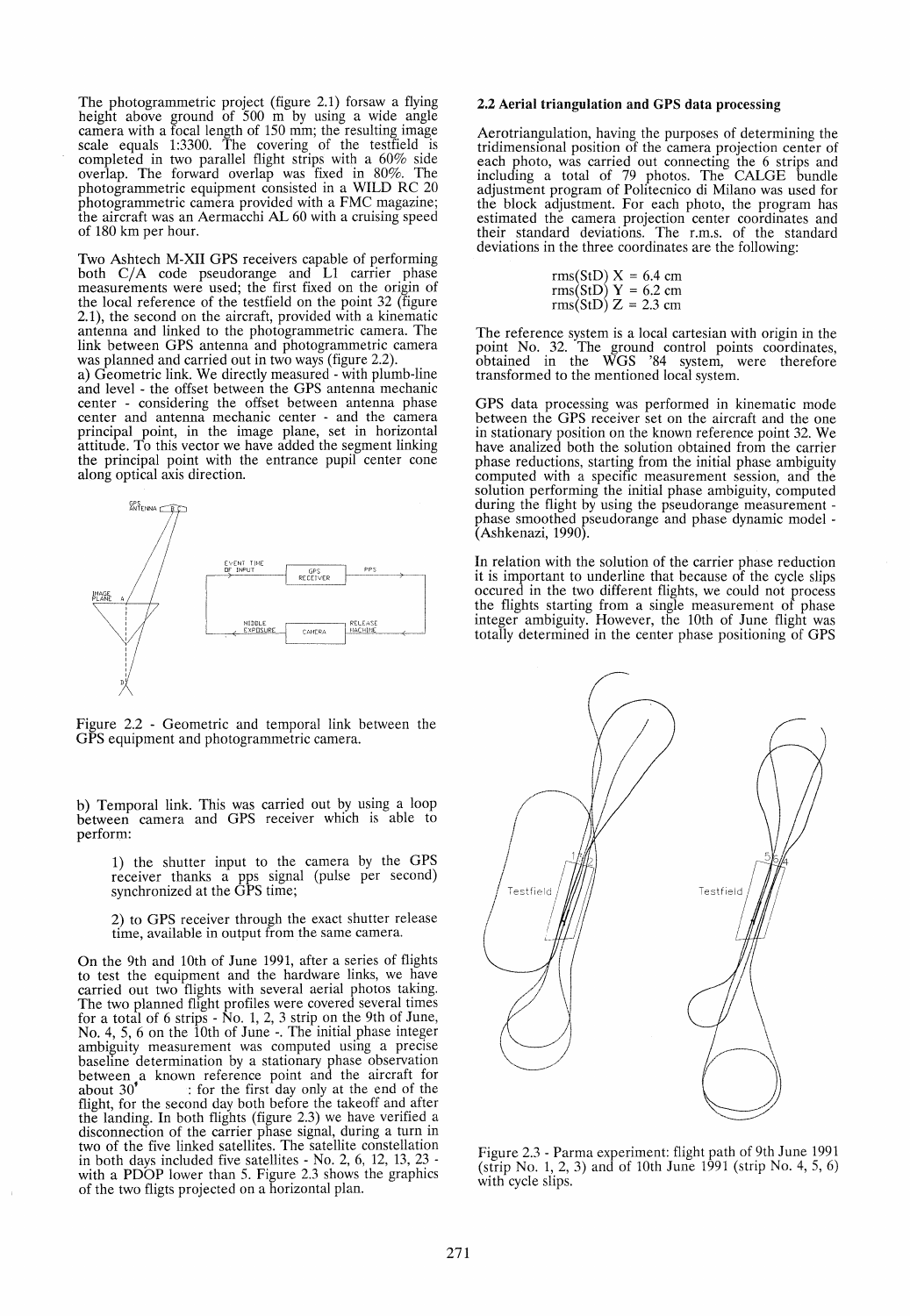antenna because the phase ambiguity was computed both at the take off and after landing. Instead with 9th of lune flight we missed the first part concerning the first strip, because computation of the integer ambiguity was performed succesfully only at the landing. In conclusion the carrier phase reduction was fulfilled only in 5 of the 6 flight strips: No. 2, 3, 4, 5, 6.

For the carrier phase data processing we have used the GPPS program of Ashtech, which has given the center phase position of the GPS antenna for every second, being this the observation rate used. - To determine the phase center position of the GPS antenna with kinematic methods using pseudorange measurement, we have used the same data of the carrier phase reductions. The ca1culation algorithm has determined the unknown phase ambiguity when needed - after the cycle slips - by using the pseudorange measurements duly weighted - phase smoothed pseudorange - or dynamic models which employ the velocity vector - phase dynamic model -. For this purpose we have used two different computational programmes:

### PPDIFF of Ashtech;

TOPAS of the University of Munich (Germany) which, in comparison with the previous one, uses optimising with a KaIman like filter.

In the last case, the GPS data processing provides the antenna phase center position for the whole flight - also of the first strip - except for the two flight sides in which the number of linked satellites was less than 4.

Moreover, for each data processing, we have determined the camera projection center position modelling the flight path by using a linear interpolation in time between two GPS contiguous positions and taking out the offset GPS antenna measured on the ground and rotated of the photos attitude. The trajectory mathematical model was efficient by a linear interpolation rather than, for instance, a spline interpolation. This has occured because the delay between the GPS positioning time and the shutter release time, thanks to the link between GPS receiver and camera, was always in the order of 1/10 of second. Finally the resuls have been transformed into the same reference cartesian local system adopted for aerial triangulation block adjustment.

#### 2.3 Analysis of the results

Of the projection center positions of 67 photos of the 5 strips - No. 2, 3, 4, 5, 6 - processed by carrier phase reduction and of those of 79 photos of the 6 strips processed by pseudorange measurement methods, we have determined the differences Dx, Dy, Dz, of the projection center coordinates computed by GPS and by aerotriangulation (A.T.).

Table 2.1 shows the summarized values in terms of rootmean-square value of the average of differences per strip rms(MDiff X, Y, Z) and of the standard deviations of the differences rms(StD Diff X, Y, Z) for each of the three tests. Analyzing the table 2.1 shows that the rms of the differences averages in test 1 is meaningful for Z coordinate only: such a systematic error has been studied for a long time however we could not find a real physical explanation.

In relation to tests No. 2 and 3 the rms of the differences averages is little meaningful because the value are dispersed. This is mainly due to the fact that the dispersed. This is mainly due to the fact that the determination of the unknown integer phase ambiguity by using pseudorange measurements, after every cycle slip, creates a systematic error in the positioning which increases linearly in time (Friess, 1990).

| TEST              |             | rms<br>M Diff<br>[m] | rms<br>SD Diff<br>$\lceil m \rceil$ |
|-------------------|-------------|----------------------|-------------------------------------|
| Phase<br>redution | x<br>Υ<br>z | 0.04<br>0.06<br>0.53 | 0.05<br>0.07<br>0.03                |
| 2                 | x           | 0.66                 | 0.17                                |
| PPDIFF            | Υ           | 2.71                 | 0.25                                |
| ASHTECH           | z           | 3.53                 | 0.54                                |
| 3                 | X           | 12.42                | 0.07                                |
| TOPAS             | Υ           | 2.36                 | 0.10                                |
| dynamic model     | z           | 3.95                 | 0.20                                |

Table 2.1 - Parma experiment: rms of averages (M Diff) and of standard deviations (SD Diff) of the differences between the projection center coordinates determined by GPS and those determined by A.T..

The values concerning the rms of the standard deviations of differences are undoubtedly very interesting because they define the very accuracy of kinematic GPS positioning in relation to the one of the photogrammetric block adjustment. In test 1, concerning the strictest GPS positioning methodology, the very small values in all three coordinates, confirm the high potential accuracy of kinematic GPS; with reference to the planimetry you can see a degradation in the Y coordinate accuracy rather than in  $X$  coordinate in all the three tests. This is probably due to the simplified modelling of the flight path - linear interpolation between the two GPS contiguous positions with  $1$  second recording - being the principle flight direction oriented along  $\overline{Y}$  axis (figure 2.3).

Besides, for the three coordinates differences of each strip, we have computed the linear regression lines; this operation finds its explanation in the single differences analysis, for each photo, which shows, for tests 2 and 3 above all, a clear systematic effect depending upon time. This phenomenon, interpreted as a linear drift, finds large confirmation in literature (Friess, 1988; Ackermann, 1988) and as above mentioned, it can be ascribed to a wrong imposition of initial phase ambiguity during the calculation. The calculated drift, however, does not remain constant during the flight but assurnes a different value and sign with the changing of the considered strip.

The testfield is very small, and therefore the time of photo taking is only 40 seconds for each strip. This makes a complete drift analysis difficult, especially for long periods,

| TEST                   |             | rms<br>M Diff<br>$\lceil m \rceil$ | rms<br>SD Diff<br>$\lceil m \rceil$ |
|------------------------|-------------|------------------------------------|-------------------------------------|
| Phase<br>redution      | X<br>Υ<br>ż |                                    | 0.05<br>0.06<br>0.03                |
| 2<br>PPDIFF<br>ASHTECH | x<br>Y<br>Z |                                    | 0.10<br>0.18<br>0.25                |
| TOPAS<br>dynamic model | x<br>Υ<br>z |                                    | 0.05<br>0.07<br>0.04                |

Table 2.2 - Parma experiment: rms of averages (M Diff) and of standard deviations (SD Diff) of the differences between the projection center coordinates determined by GPS and those determined by AT., after removing linear drift.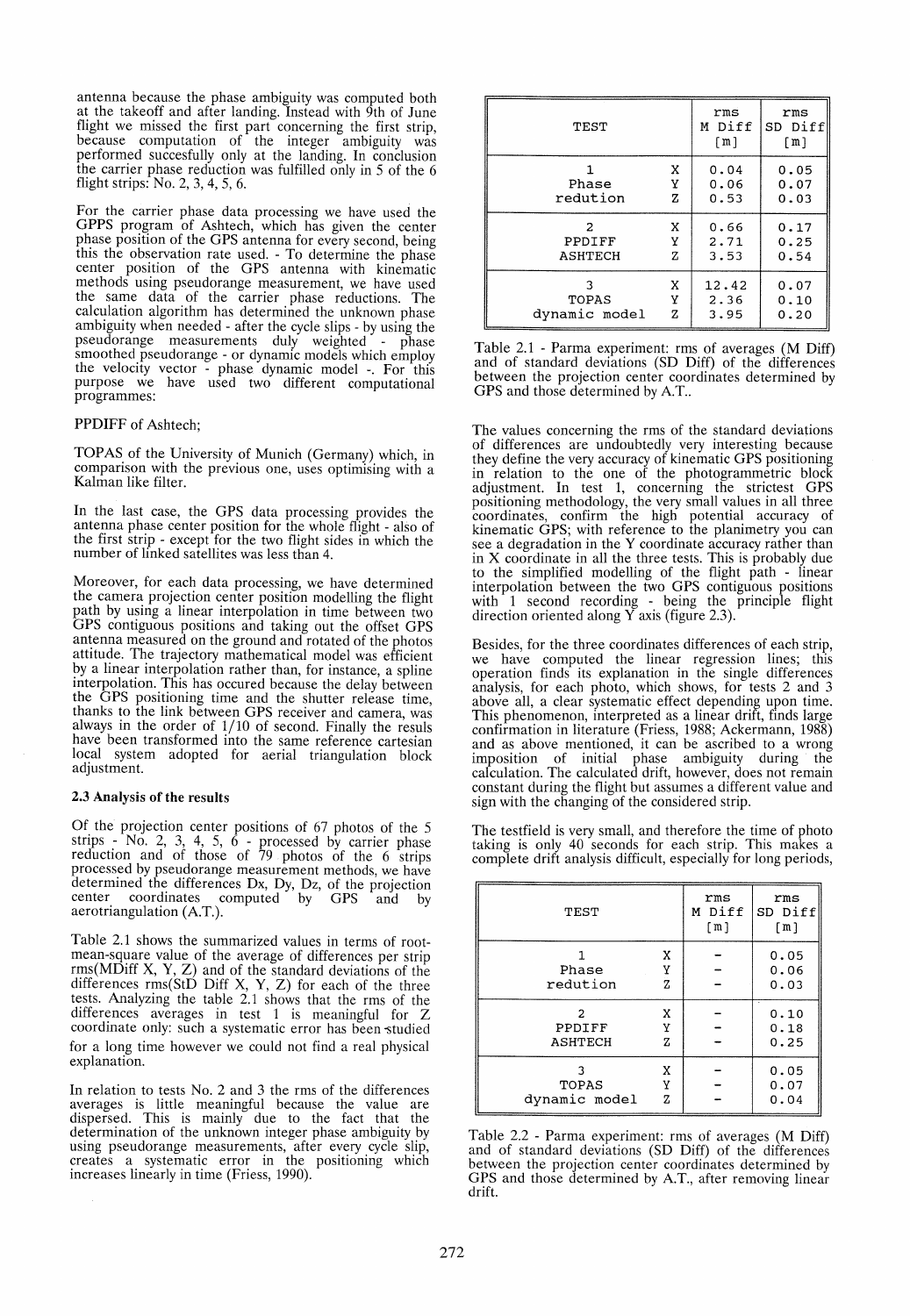and we are not able to explain the reason of an apparent uncorrelation among the different strips. Therefore, avoiding the calculated linear drift effects, we obtain some new differences for the three coordinates of each photo, which we have considered in the three tests; of these differences, having zero average, we can calculate the standard deviations. Table 2.2 shows the root mean square values of the standard deviations of the differences for the three coordinates: rms(StD Diff X, Y, Z). The values are of great interest from a photogrammetric point of view because they provide an accuracy parameter of how GPS system is able to determine the projection center coordinates by using different calculations methods - which correspond to different technical operative modalities -. A worsening of the accuracy along the flight direction for the three tests is still evident.

With reference to the processings which combine carrier phase and pseudorange measurements instead, the dynamic model with KaIman filter, - used by the TOPAS program - provides better results than the phase smoothed pseudorange of Ppdiff; in the first case even compared with the solution obtained with carrier phase reduction.

At the end of this analysis of experimental results, we need to take into consideration that both flights have been carried out making the aircraft attitude be as good as possible horizontal during the turns. This minimizes the cycle slips, which generally are caused by the satellite shadowing because of the aircraft wings.

A more realistic photogrammetric flight simulation should consider aircraft attitude variations of  $10^{\circ}$ -20°, which increase the probability of cycle slips and consequent impossibility to achieve the optimal solution by carrier phase reductions. This is the reason why 2 and 3 tests results have great importance. Infact, it is important to remind that they have been obtained without considering the phase ambiguity calculation effected before the takeoff and after the landing by a stationary phase observations between a known reference point and the aircraft.

### 3. LUCERA DECEMBER 1991: SECOND EXPERIMENT

#### 3.1 Project and test flight

In December 1991 we have planned and carried out a second experiment of a photo flight combined with a kinematic GPS survey. The principle purpose of this experiment was:

a) to confirm the accuracies obtained in the previous experiment;

b) to verify the functionality of the equipment and of the relative links;

c) to provide elements of study linked to the fitting of a photogrammetric block to apre-existent known control network - and thus subject to a reference system transformation;

d) to analyze the drift of the GPS, made possible because of the large testfield size.

The testfield in Lucera q'0ggia) (Crespi, 1991) with dimensions of 12 X 9  $km^2$  contains a network of 181 ground control points, to which about 400 known photographic control points are connected (figure 3.1). Before performing the flight photogrammetric project a photogrammetric block simulation has been carried out in order to investigate the best flying height above ground in relation with the control points treedimensional accuracy and the side and forward overlap chosen in project.

The simulated block adjustment evidenced an optimal flying height of 1500 meters for the WILD RC20 aerial camera. This corresponds to an image scale of 1:10000.<br>The side overlap of 60% has allowed to take a testfield area about 4 km long, with 4 strips; the forward overlap was 80%.



Figure 3.1 - Lucera experiment: testfield configuration and photogrammetric project.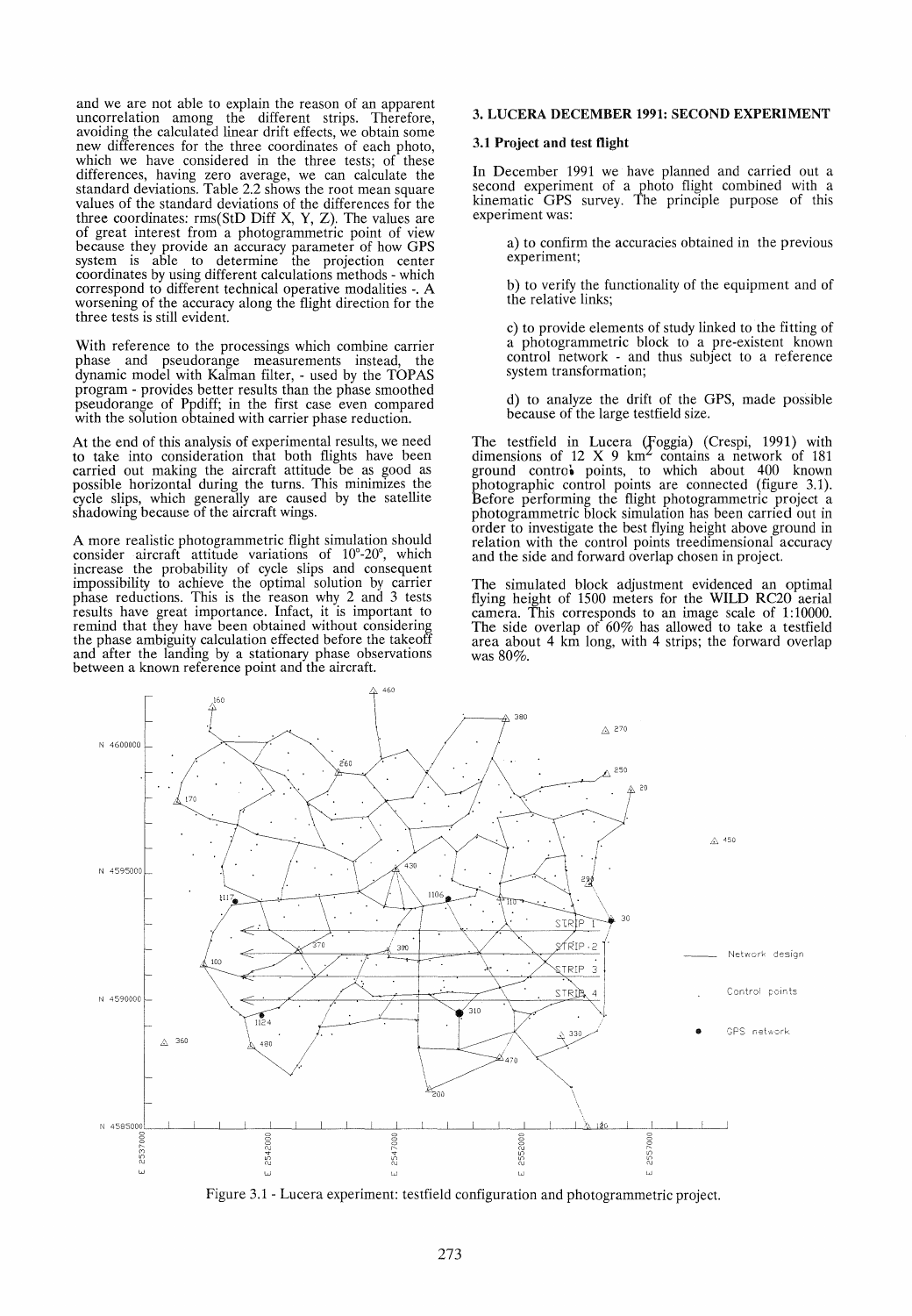Survey operations of 5 ground reference points with GPS equipment (figure 3.1) were of geat improtance: they were used to determine the transformation parameters between the local reference cartesian system, in which the network adjustment was carried out, and the WGS 84 reference system. The 5 ground reference points have been determined by 19 independent baseline adjustments, measured by stationary phase GPS observations. The seven spatial transformation parameters of a similarity transformation have been determined by a least squares adjustment program which has also provided the standard deviation of transformation parameters, as below:

| $StD$ $DX = 9.8$ mm              | $StD\Omega = 1.4$ cc |
|----------------------------------|----------------------|
| $StD DY = 9.8 mm$                | $StD\Phi = 2.7$ cc   |
| $StD$ $DZ = 14.4$ mm             | $StD K = 1.4$ cc     |
| $\lambda$ = 7.9 10 <sup>-6</sup> |                      |

The maximum point coordinate difference after the transformation is 3.1 cm (Z coordinate of point 106). For these assumptions the adopted reference system is of local cartesian type with origin in known point 310. The photogrammetric equipment is the same as in the previous paragraph. Also in this case we have used two Ashtech M-XII GPS receiver, the first fixed in the known coordinates point, the second, set on the aircraft linked to a kinematic antenna; the observation rate measurement has been taken, also in this case, equal to one second.

In relation to the temporal link between the aerial photogrammetric camera and the GPS receiver, in this experiment, we only obtained the output of the camera, in correspondence with its shutter release time, because of a breakage which has not allowed the management of the camera shutter direct1y by GPS receiver PPS. This has surely brought an accuracy degradation along the flight profile - X axis direction - above all having adopted a trajectory linear model, among the GPS phase centers.

Two flights have been carried out: the first on 16th December 1991 and the second the following day. During the first flight (figure 3.2) the four planned flight profiles have been carried out, however a series of cycle slips has interrupted the satellite link many times. Unfortunately, during the flight of the following day, two cycle slips, occured immediately after takeoff and before landing, made the carrier phase reduction processing impossible. In both days the used satellite constellation included 5 satellites (13, 14, 18, 19, 24) with a PDOP of 5; the temporal width of the satellite constellation has imposed at the flight time to be contained within 90 minutes.

#### 3.2 Aerial triangulation and GPS data processing

During the two flights about 350 photos in  $4+2$  flight profiles, two of which overlapped, have been carried out. So far the aerial triangulation has been performed upon two strips - the No. 3 and the No. 4 of 16th December 1991 - with 60% forward overlap for a total of 38 photos. Bundle adjustment by CALGE was carried out, in order to obtain the projection center coordinates and their standard deviations. Rms values for the standard deviations values for the three coordinates are as below:

$$
rms(StD)X = 18.3 cm
$$
  
\n
$$
rms(StD)Y = 19.1 cm
$$
  
\n
$$
rms(StD)Z = 14.7 cm
$$

GPS data have been processed with kinematic methodology between the known control point 310 and the moving point on the aircraft. Because of cycle slips we could not obtain the carrier phase reduction solution, however using the pseudorange observations, we have applied the same already mentioned criteria of the previous paragraph, in the phase smoothed pseudorange and phase dynamic model processing - PPDIFF Ashtech and TOPAS program -.

Also in this case we have used a linear interpolation between the contiguous GPS coordinates to obtain the antenna phase center position at the moment of shutter release; then, taking out the rotated of the photo attitude offset, we have determined the camera projection center position by GPS. Finally, we have transformed the projection center coordinates in order to put it in the already adopted cartesian reference system of the aerial triangulation.

#### 3.3 Analysis of the results

As for the analysis of the results of the Parma experiment of June 1991, for each of the 38 photos belonging to strip No. 3 and No. 4., we have determined the differences, in the three coordinates, between the projection center position obtained with GPS and A.T.

Table 3.1 shows the root mean square of the averages rms(MDiff X, Y, Z) and the root mean square values of the standard deviations rms (StD Diff  $X$ ,  $Y$ ,  $Z$ ) of the differences between the projection center coordinates determined by GPS and those determined by A.T., analyzed strip after strip. As already seen in the previous paragraph, the averages rms value is not very meaningful because of its high entity, therefore very damaged by the systematic errors presence which seem correlated with the time - above all in test No. 2 concerning the phase dynamic model solution of TOPAS program -.

For this reason we have used linear regression line parameters for each coordinate of the considered strips. We have, in this way, deducted the solution, as shown in table 3.2, where it is possible to remark the results improvement in terms of rms of the standard deviations of the differences, this time, at average zero.



Figure 3.2 - Lucera experiment: flight path of 16th December 1991 with cycle slips.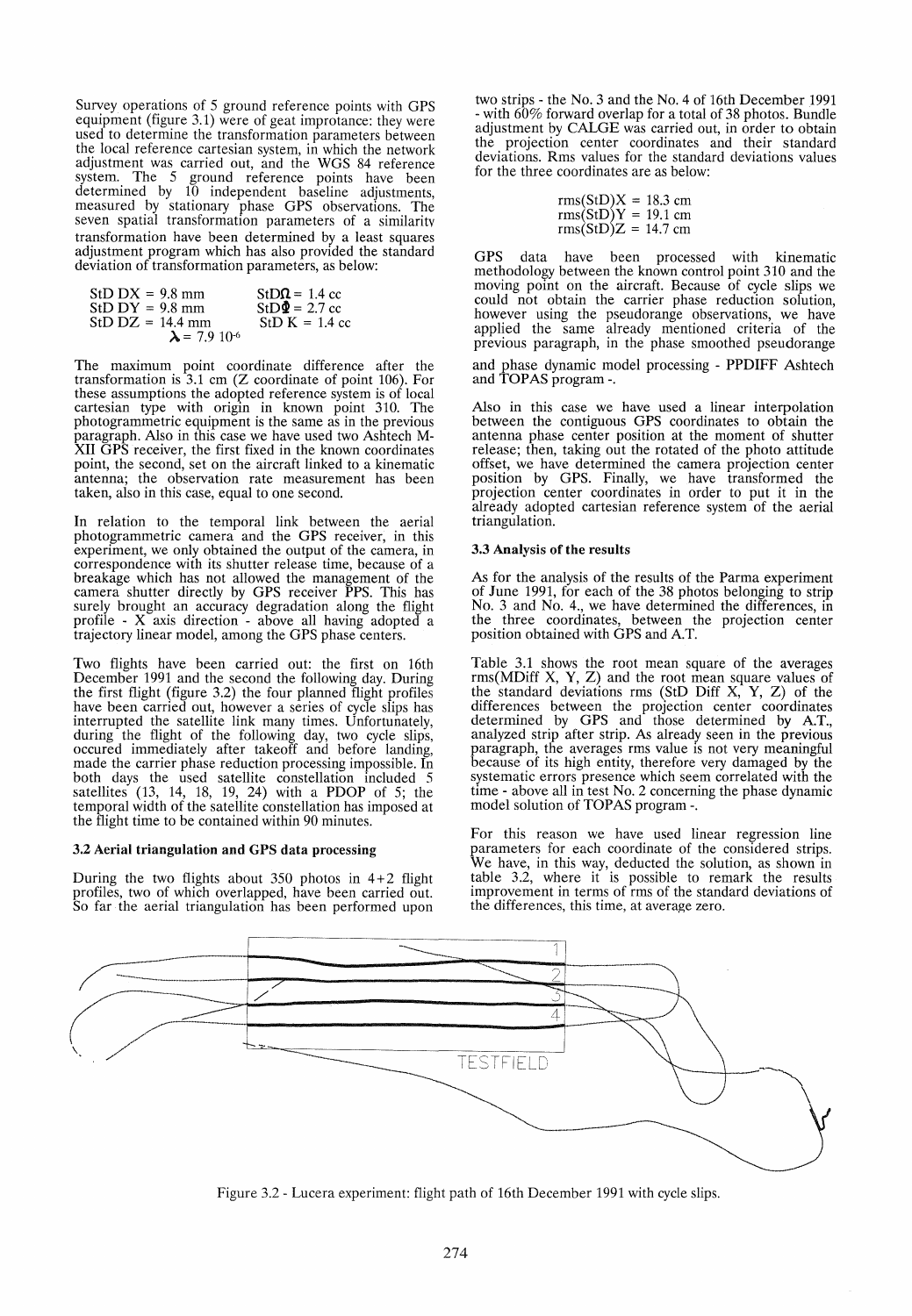| TEST                     |         | rms<br>M Diff<br>[m] | rms<br>SD Diff<br>[m] |
|--------------------------|---------|----------------------|-----------------------|
| PPDIFF<br><b>ASHTECH</b> | x<br>7. | 1.60<br>1.41<br>4.53 | 0.67<br>0.42<br>1.14  |
| TOPAS<br>dynamic model   | x<br>7. | 8.70<br>3.61<br>3.33 | 4.45<br>2.38<br>1.54  |

Table 3.1 - Lucera experiment: rms of averages (M Diff) and of standard deviations (SD Diff) of the differences between the projection center coordinates determined by GPS and those determined by A.T..

| TEST                   |             | rms<br>M Diff<br>[m] | rms<br>SD Diff<br>$\lceil m \rceil$ |
|------------------------|-------------|----------------------|-------------------------------------|
| PPDIFF<br>ASHTECH      | x<br>Y<br>z |                      | 0.65<br>0.39<br>0.66                |
| TOPAS<br>dynamic model | x<br>Y<br>Z |                      | 0.67<br>0.28<br>0.58                |

Table 3.2 - Lucera experiment: rms of averages (M Diff) and of standard deviations (SD Diff) of the differences between tbe projection center coordinates determined by GPS and those determined by A.T., after removing linear drift.

Also for this case, the differences component in the flight direction, that is to say X axis, has inferior accuracy; this is probably due to the too much simplified assumed traJectory model. The temporal length of the considered strips (4') allow to evidence the drift of the GPS solution with respect to the photogrammetric one, which was the aim we wanted to achieve with this experiment.

Figure 3.3 shows DX, DY, DZ differences line graphs for the three coordinates for both strips 3 and 4 - after removing linear drifts -.It is clear - specially for DZ difference - a ripple moving, time dependent. At a first analysis, which will be closely examined in future, we can already deduct that the phenomena amplitude and period are very similar with regard to DX, DY, DZ differences. Therefore, we can consider more suitable, in the individuation and removing of the time dependent systematic effects, to take into consideration a ripple propagation drift - for instance sinusoidal - rather than linear.

The rms of the standard deviation of the differences, as shown in table 3.2, are worth of some further comments; in comparison with the results of Parma experiment, these last have surely an inferior accuracy. In order to explain this an inferior accuracy we can outline two causes at least:

a) the real less accuracy of the photogrammetric block adjustment taken as base for the differences calculation;

b) the presence of many cycle slips - immediately before the strip No. 3 - which affect negatively the accuracy.



 $-97 - 84 - 71 - 58 - 46 - 35 - 26 - 17 - 6$  4.8 15.6 26.7 37.2 48.1 59.4 71.1 82.9 94.6  $DX \rightarrow DY \rightarrow DZ$ 

Figure 3.3 - 'Lucera experiment: line graph of the coordinates differences between GPS and A.T. (DX, DY, DZ) after removing linear drift. (Strip No. 3, 4 - Test No. 3).

# 4. PARMA MARCH 1992: THIRD EXPERIMENT

During the analysis of the flights carried out in Lucera, the individuation of the causes which have produced the great number of cycle slips has been a big unknown. In March, a flight, without photogrammetric equipment on board, has been carried out in the proximity of Parma airport in order to verify operatively the functionality of the used equipment.

Aircraft, kinematic GPS antenna and its position - figure same of the two previous experiments. A splitter, linked to the antenna preamplifier, has given the same signal to two different GPS receiver: an Ashtech M-XII and a Trimble 4000 SE. Besides, the experiment purpose was to verify the behaviour of two GPS receivers with the changing of the



Figure 4.1 - GPS antenna position on the aircraft.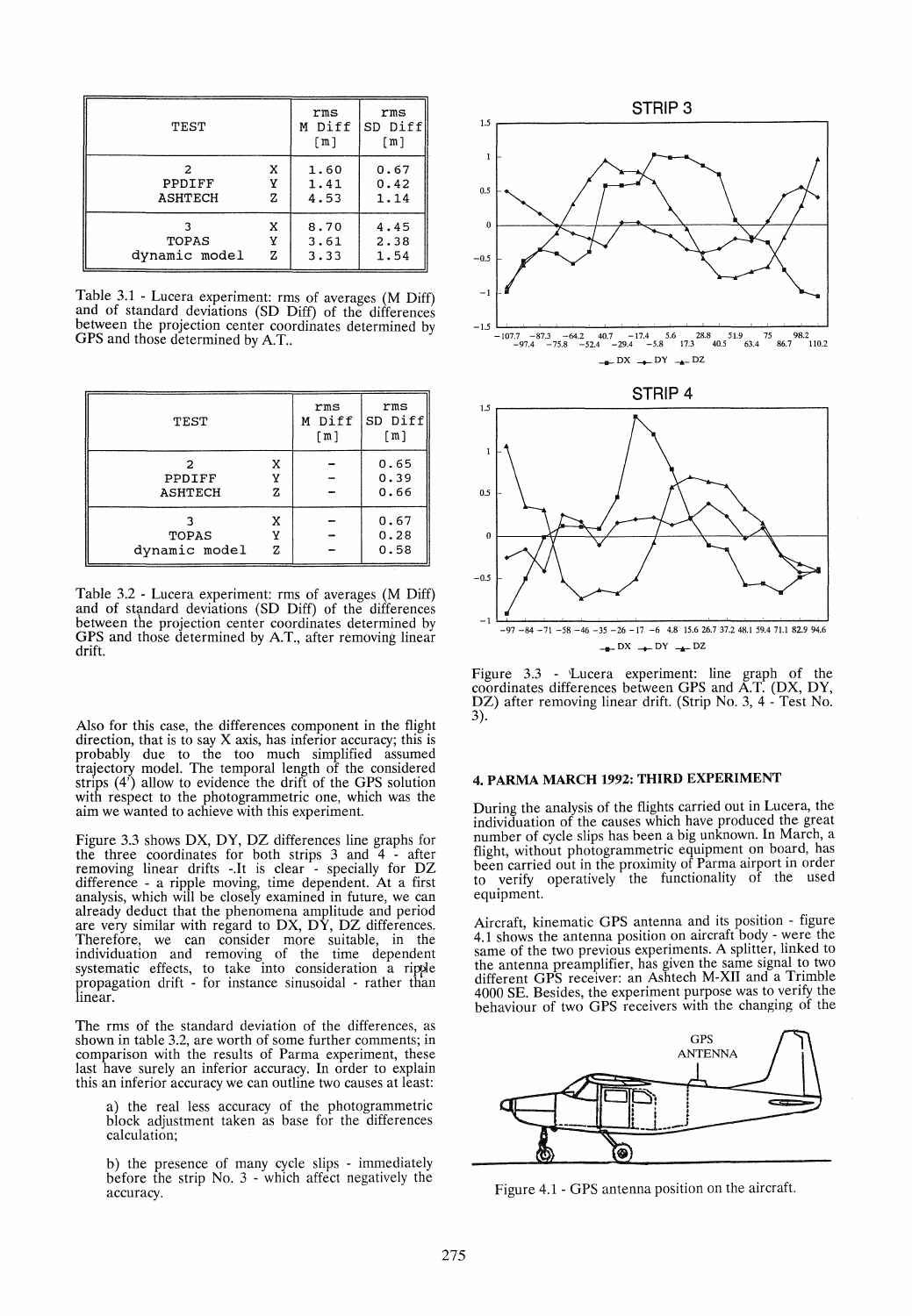